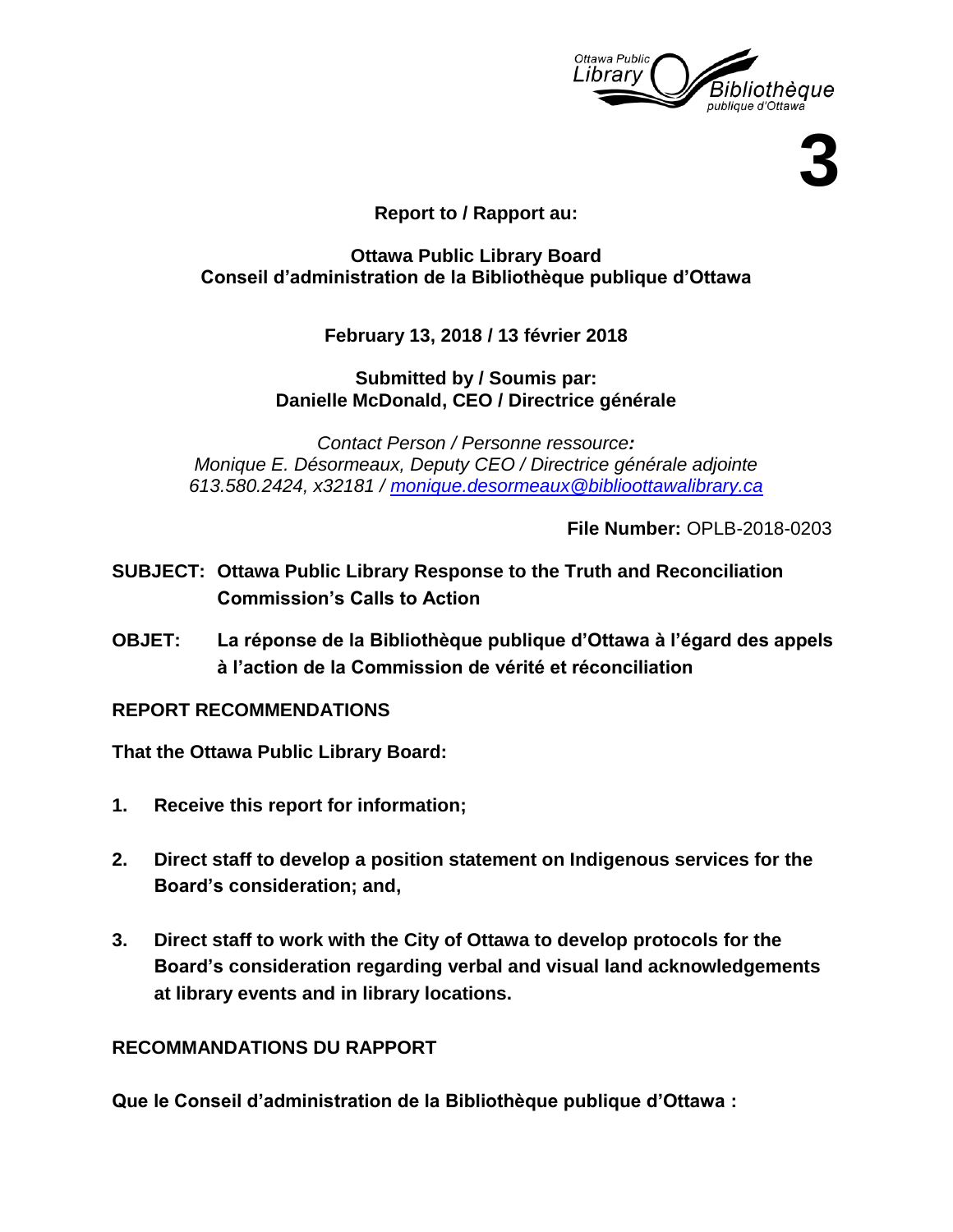- **1. Prenne connaissance de ce rapport à titre d'information;**
- **2. Charge le personnel de concevoir un énoncé de position concernant les services aux autochtones aux fins d'examen pour le Conseil d'administration;**
- **3. Charge le personnel de collaborer avec la Ville d'Ottawa afin d'élaborer des protocoles aux fins d'examen à l'égard des reconnaissances verbales et visuelles du territoire autochtone dans les succursales et durant des événements de la Bibliothèque.**

## **BACKGROUND**

Ottawa is located entirely within what is considered to be the Traditional Territory of the Algonquin Anishinabe Nation. It was historically, and continues to be, a gathering place for Aboriginal people. Statistics<sup>1</sup> show that Ottawa serves the third-fastest growing Indigenous community in Canada.

Public libraries in Canada, including Ottawa Public Library (OPL), have been providing services to Indigenous customers for many years in varying degrees of scope. OPL has rich and varied collections, targeting all age groups, in multiple formats, reflecting a broad spectrum of Indigenous communities across the country, and their respective interests. OPL works with local Indigenous and non-Indigenous partners to provide holistic, culture-based programs and services to local Aboriginal communities, in an environment that promotes Indigenous languages, cultural teachings, traditional foods, and programs grounded in traditional knowledge.

In 2007, Ottawa City Council endorsed the creation of the Aboriginal Working Committee (AWC), a formal partnership with the Ottawa Aboriginal Coalition of urban aboriginal service partners and other public sector partners. The Committee was established to foster and build relationships with, and address the service needs of, Ottawa's urban Aboriginal communities. OPL is a member of the Aboriginal Working Committee, and receives input from the Committee on its services to the Indigenous community.

 $\overline{a}$ <sup>1</sup> City of Ottawa. Equity and Inclusion Lens. Diversity Snapshot: Aboriginal Peoples – First Nations, Inuit, Métis. 2010

[<sup>\(</sup>http://ozonehome.city.a.ottawa.ca/irj/servlet/prt/portal/prtroot/com.stellent.coo.wcmip.getwcmpage?did=I](http://ozonehome.city.a.ottawa.ca/irj/servlet/prt/portal/prtroot/com.stellent.coo.wcmip.getwcmpage?did=IQCT_013317) [QCT\\_013317\)](http://ozonehome.city.a.ottawa.ca/irj/servlet/prt/portal/prtroot/com.stellent.coo.wcmip.getwcmpage?did=IQCT_013317)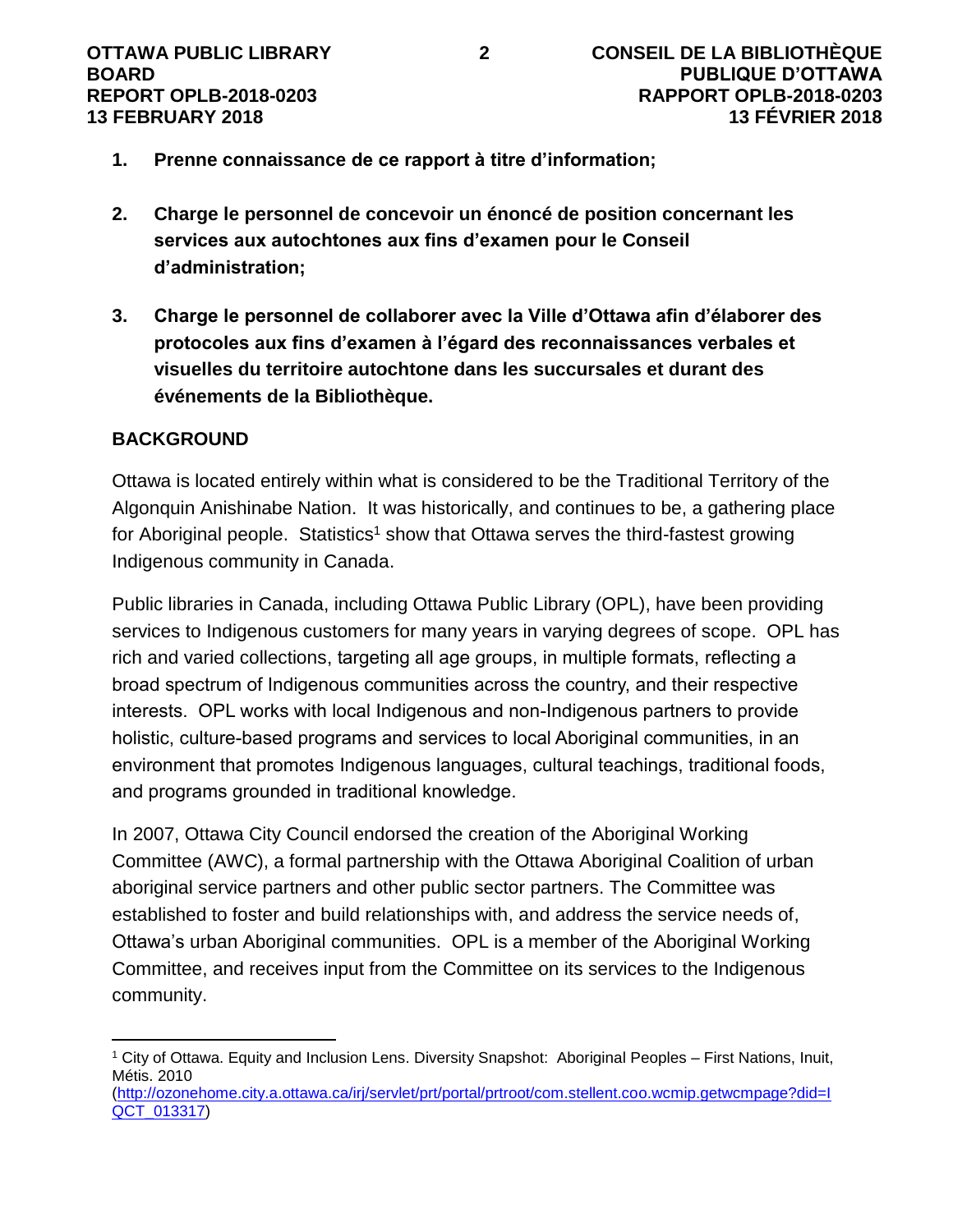In June 2015, the Truth and Reconciliation Commission (TRC) released its findings and 94 Calls to Action<sup>2</sup> aimed at redressing the residential schools legacy and advancing the reconciliation process in Canada.

In 2016, the Canadian Federation of Library Associations (CFLA) established a committee to review the Truth and Reconciliation Commission's 94 Calls to Action. The committee's mandate was to identify and promote initiatives that would allow Canadian libraries, archives, and cultural memory institutions to advance and support meaningful reconciliation. Committee members consisted of representatives from across Canada, spanning all types of libraries (e.g. public, academic, special) as well as representatives from CFLA member associations and Library and Archives Canada. Ottawa Public Library was represented through participation by the Deputy CEO.

The Committee's final report<sup>3</sup> was released on April 24, 2017. It proposed 10 recommendations for consideration at the association, national, and local levels. OPL staff (comprising of both management and front line employees) reviewed the CFLA report, to determine how OPL could best respond to the recommendations.

On June 20, 2017, the OPL Board received a presentation on OPL's approach to Indigenous services. Staff committed to providing a report outlining OPL's response to the CFLA Truth and Reconciliation Committee's recommendations.

This report outlines the recommendations published in the CFLA Truth and Reconciliation Committee's Report (the CFLA Report), speaks to actions taken by OPL in response to each, and proposes further areas of exploration in order to continue on the path to reconciliation.

# **DISCUSSION**

 $\overline{a}$ 

The CFLA Truth and Reconciliation Committee's Report proposes 10 recommendations for consideration at the association, national, and local levels. These are listed below, followed by staff comment on each recommendation.

1. That CFLA create a permanent Standing Committee on Indigenous Matters.

<sup>2</sup> Full version can be found by following this link: [http://www.trc.ca/websites/trcinstitution/File/2015/Findings/Calls\\_to\\_Action\\_English2.pdf](http://www.trc.ca/websites/trcinstitution/File/2015/Findings/Calls_to_Action_English2.pdf)

<sup>&</sup>lt;sup>3</sup> Full version can be found by following this link: [http://cfla-fcab.ca/en/indigenous/trc\\_report/](http://cfla-fcab.ca/en/indigenous/trc_report/)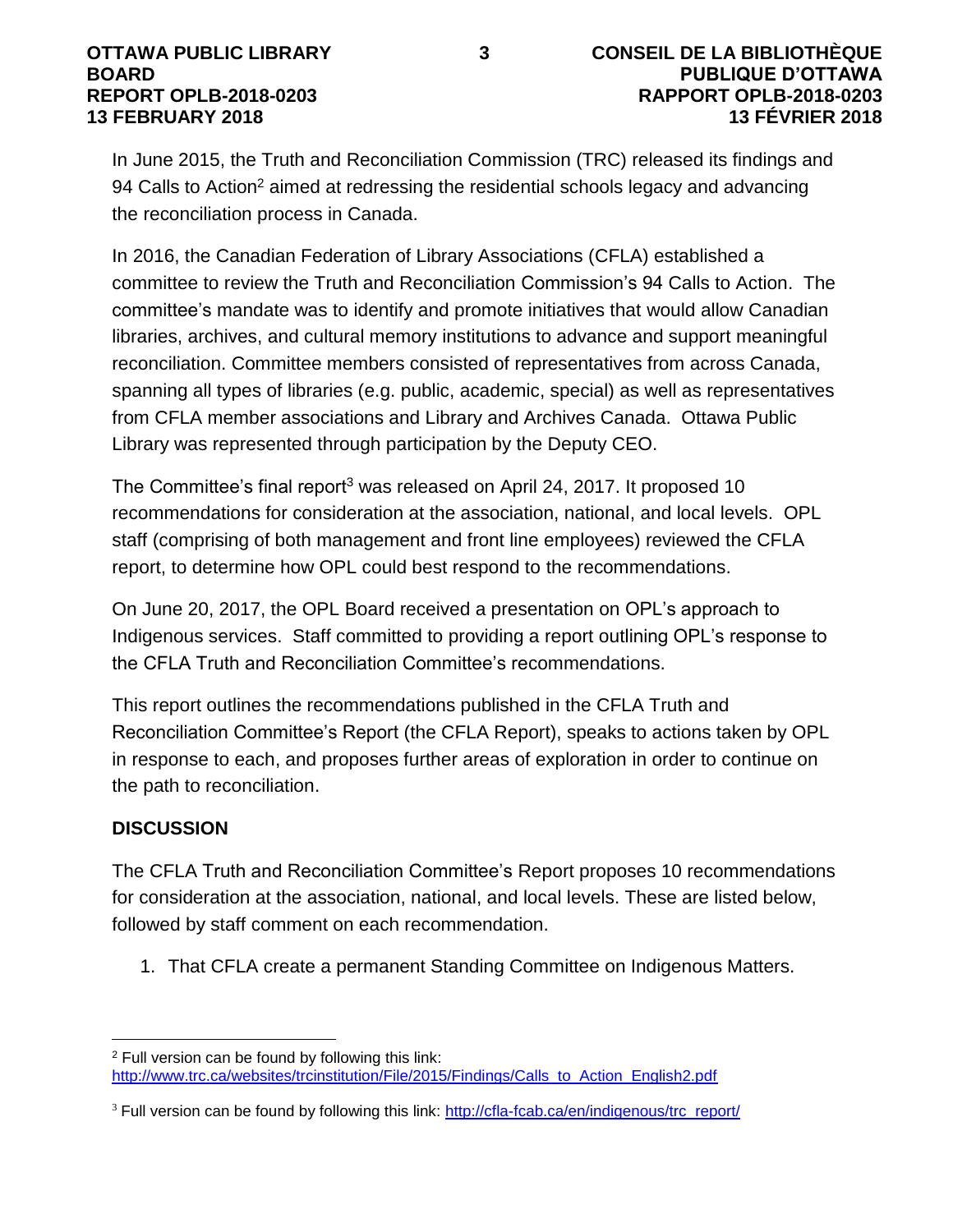OPL response: The CFLA established a permanent standing committee in 2017. OPL staff are monitoring its activities and outcomes, and will respond as required. Should a vacancy on the committee arise, OPL will consider serving.

2. That CFLA Truth and Reconciliation Committee support and endorse the CFLA Position Statement<sup>4</sup> regarding Library and Literacy Services for Indigenous (First Nations, Métis, and Inuit) Peoples of Canada.

OPL response: The CFLA Truth and Reconciliation Committee have endorsed the Position Statement in question. OPL staff is exploring two actions to the above recommendation:

- Developing an OPL Board Position Statement on Indigenous Services, building on the CFLA's statement. Staff will engage with the Ottawa Aboriginal Coalition and others on its development to ensure it reflects the local Indigenous communities' desires. The position statement will serve a two-fold purpose: demonstrating OPL's commitment in promoting a respectful and culturally-sensitive vision of library service delivery to the Indigenous communities of Ottawa, as well as a commitment to the Truth and Reconciliation Commission's Calls to Action.
- Examining current practices at other public libraries, the City of Ottawa, and other organizations to determine the feasibility and appropriateness of pronouncing land acknowledgement statements at the beginning of each Board meeting and/or high profile library events.

Any recommendations requiring Board approval will be brought forward at a later date.

3. That CFLA encourage libraries, archives and cultural memory institutions to implement the Truth and Reconciliation of Canada 94 Calls to Action, several of which were identified as having a direct impact on libraries.

 $\overline{a}$ <sup>4</sup> Full version may be found by following this link: [http://cfla-fcab.ca/en/guidelines-and-position](http://cfla-fcab.ca/en/guidelines-and-position-papers/library-literacy-services-for-indigenous-first-nations-metis-inuit-peoples-of-canada-position-statement/)[papers/library-literacy-services-for-indigenous-first-nations-metis-inuit-peoples-of-canada-position](http://cfla-fcab.ca/en/guidelines-and-position-papers/library-literacy-services-for-indigenous-first-nations-metis-inuit-peoples-of-canada-position-statement/)[statement/](http://cfla-fcab.ca/en/guidelines-and-position-papers/library-literacy-services-for-indigenous-first-nations-metis-inuit-peoples-of-canada-position-statement/)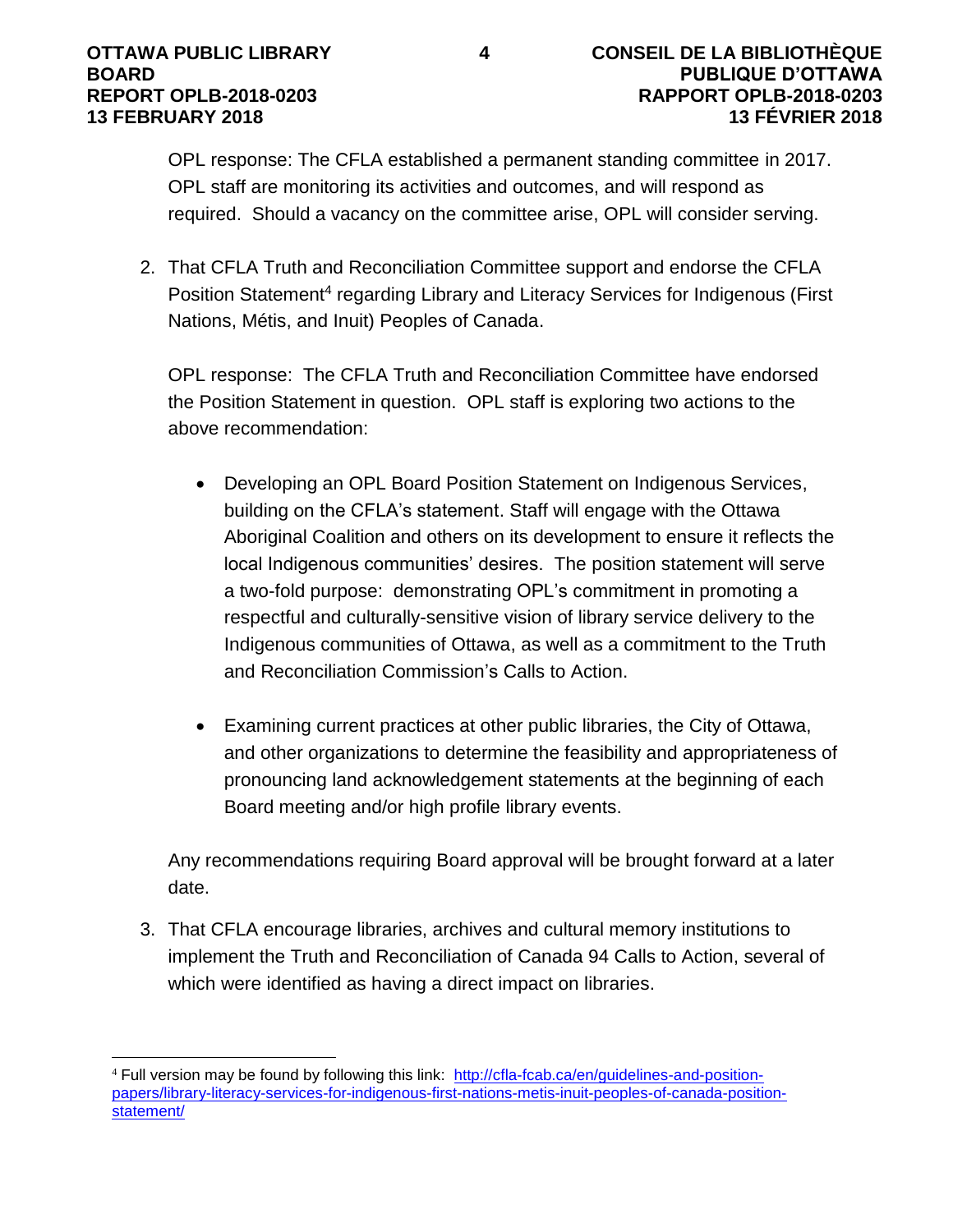OPL response: Recommendations as to how best to respond to the 94 calls to action have been prioritized in the CFLA Report. OPL tasked its internal Aboriginal Working Group and key staff to review the recommendations of the CFLA report and determine where action may be taken. Actionable items have been implemented, many of which have been highlighted in this report. Further actions continue to be examined and will form part of departmental work plans.

Any recommendations requiring Board approval will be brought forward at a later date.

4. That libraries ensure accessibility by reminding stakeholders that material produced, and programming planned in the future, should be accessible to all Canadians, through such organizations as the Center for Equitable Library Access (CELA) and the National Network for Equitable Library Service (NNELS).

OPL response: Building on the Board's core value of Access and Inclusion, current practice includes working with these institutions to ensure access to information.

5. That libraries, archives and cultural memory institutions decolonize access and classification by addressing the structural biases in existing schemes of knowledge organization and information retrieval.

OPL response: Staff are actively monitoring discussions and developments emanating from Library and Archives Canada and the University of British Columbia with respect to terms used in classifying and cataloguing materials produced by, or about, Indigenous communities in Canada and around the world. As subject headings and search terms evolve, these will be incorporated into OPL's catalogue, with retrospective corrections to existing subject headings occurring over time.

6. That libraries, archives and cultural memory institutions decolonize space by recognizing and supporting Indigenous cultures, languages, and knowledge through culturally appropriate space planning, interior design, signage, art installations, territorial acknowledgement of geographic-specific traditional territories and public programming in collaboration with local Indigenous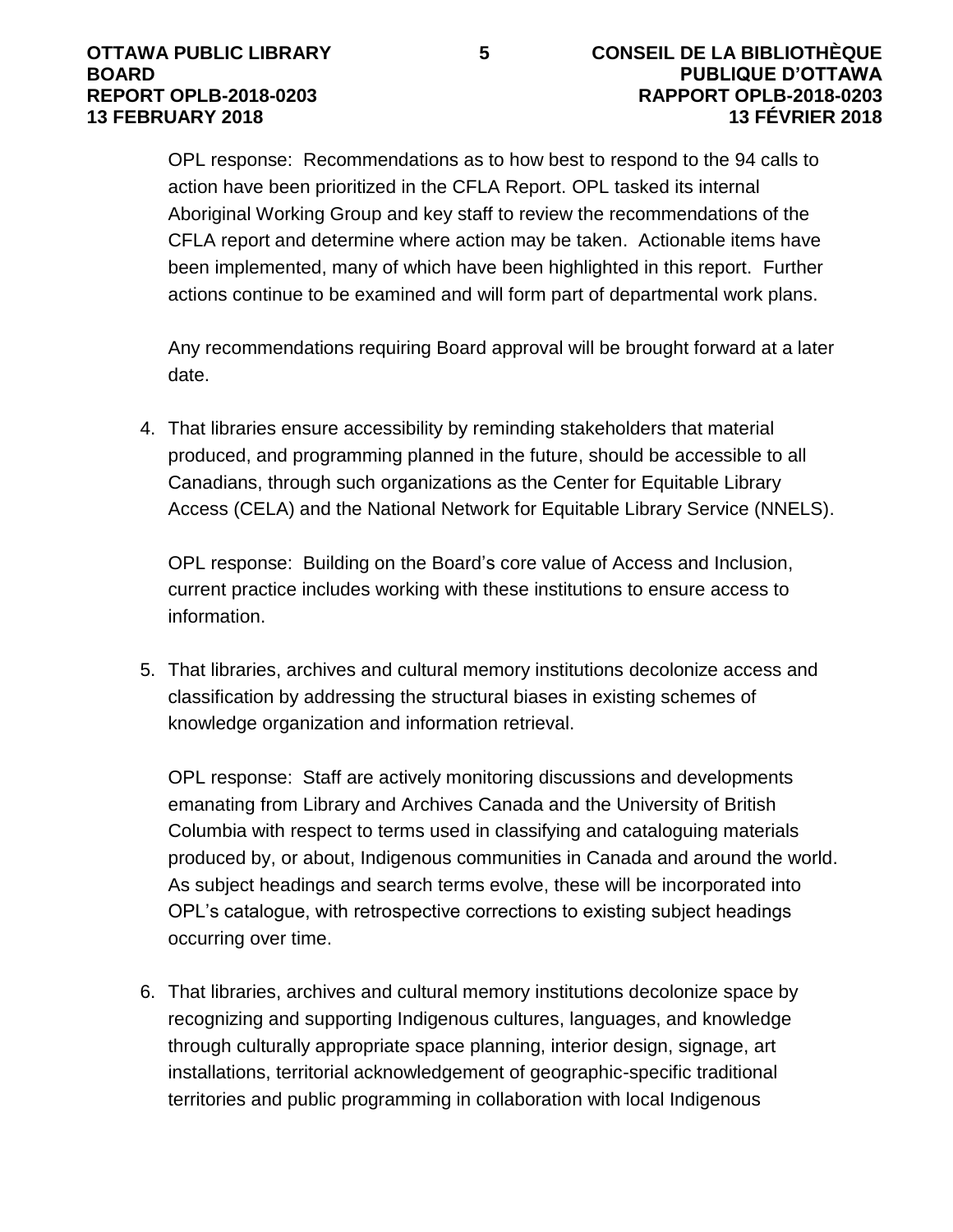stakeholders.

OPL response: OPL staff is exploring options to the above recommendations, including:

- Implementing a visual land acknowledgement program at all OPL facilities to publicly recognize the ancestral territory of the Algonguin Anishinabe Nation.
- Creating opportunities to consult with representatives of the Algonquin Anishinabe community, and the local urban Aboriginal community in the development of the Ottawa Central library.
- Including Indigenous art in OPL facilities.

Any recommendations requiring Board approval will be brought forward at a later date.

7. That libraries, archives and cultural memory institutions enhance opportunities for Indigenous library, archival and information professionals through culturally appropriate pedagogy, recruitment practices, professional and continuing education, and cross-cultural training.

OPL staff identified three responses to the above recommendations:

OPL response A: OPL has few employees who have self-identified as having Indigenous ancestry. OPL will continue to promote the library as a safe space and encourage self-identification. To foster interest in the library profession among Indigenous people, OPL will work with Indigenous service agencies to encourage teens and adults to become OPL volunteers, where they will learn about OPL services, programs, and collections. Staff will also work with the City of Ottawa to ensure that recruitment practices are inclusive, and free of systemic barriers.

OPL response B: All OPL employees are required to attend a cross-cultural awareness training session, and have opportunities to further develop their knowledge and skills through a variety of initiatives. Since 2016, staff heard from Senator Murray Sinclair, the Chair of the Truth and Reconciliation Commission,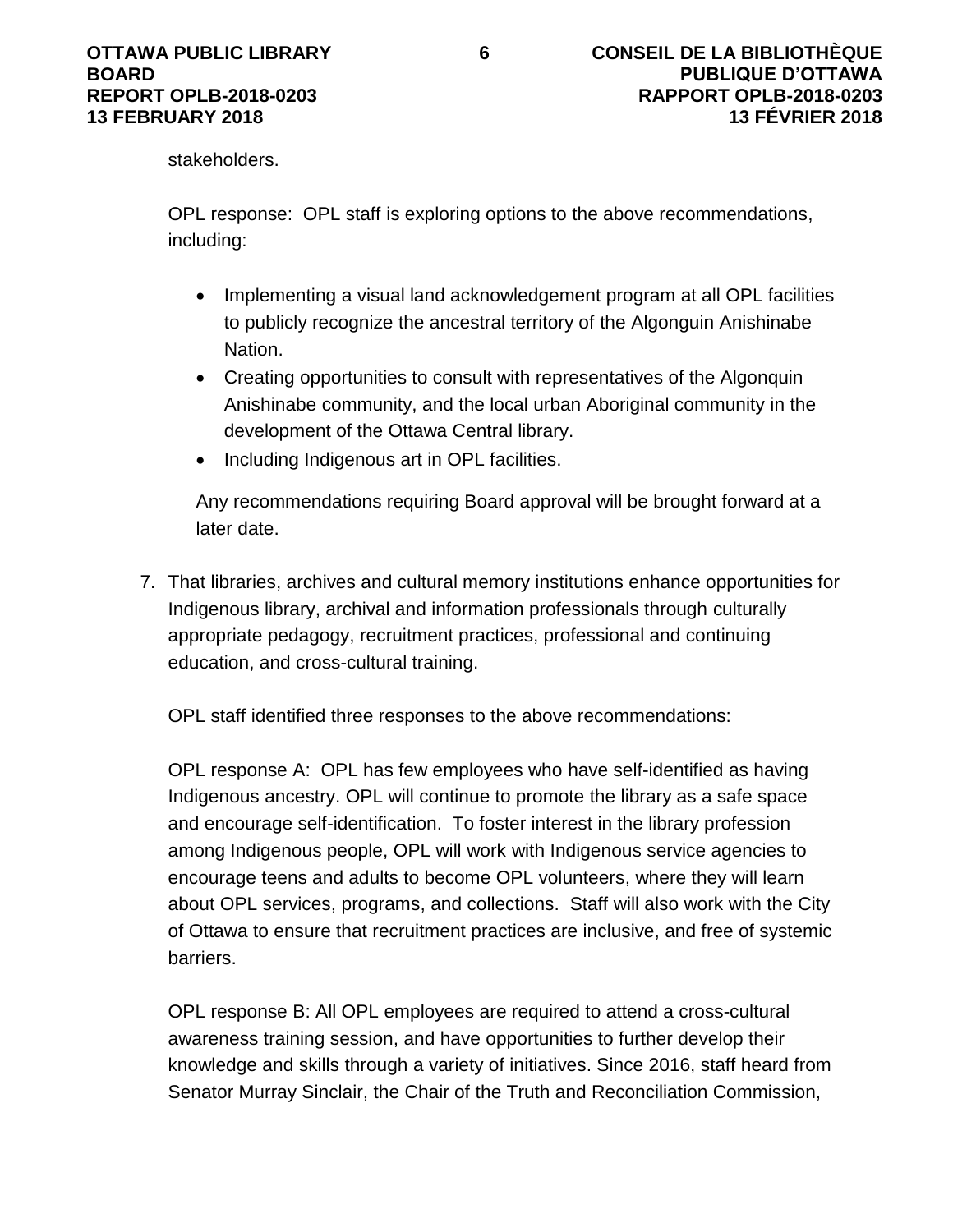Indigenous youth activist Cindy Blackstock, local elders from the First Nations, Métis, and Inuit communities, and Feather Maracle Luke, reference librarian at the Timmins Public Library.

OPL response C: As part of the Federation of Ontario Public Libraries' (FOPL) sponsorship of First Nations' Library initiative, OPL has sponsored the Sheshegwaning First Nation Public Library for the past two years via a small financial contribution.

8. That libraries, archives and cultural memory institutions implement Indigenous Knowledge Protection protocols and agreements with local and other Indigenous groups, who have holdings in libraries, archives and/or cultural memory institutions, to respect the Indigenous cultural concept of copyright with regard to Indigenous history or heritage. CFLA is also called on to actively participate in reforming the Canadian Copyright Act so as to include protection of Indigenous knowledge and languages.

OPL response: This recommendation is not applicable to OPL as it currently has no such holdings in its collections.

9. That CFLA establish an online database to highlight existing Best Practices of Indigenous Services in libraries, archives and cultural memory institutions.

OPL response: CFLA has established the database in question. Information within it has been circulated to OPL's leadership team. Best practices include, but are not limited to: establishing homework help clubs with local Indigenous community groups, providing support to conversation groups, ensuring culturallyand age-appropriate collections are made available, providing culturallyappropriate programming, and involving parents and elders. OPL staff are reviewing best practices to further inspire the current and future design and delivery of services to Ottawa's Indigenous communities.

10.That CFLA maintain a database of Indigenous organizations or groups committed to preserving cultural memory primarily, but not limited to, libraries, archives, language preservation, and cultural history/museums.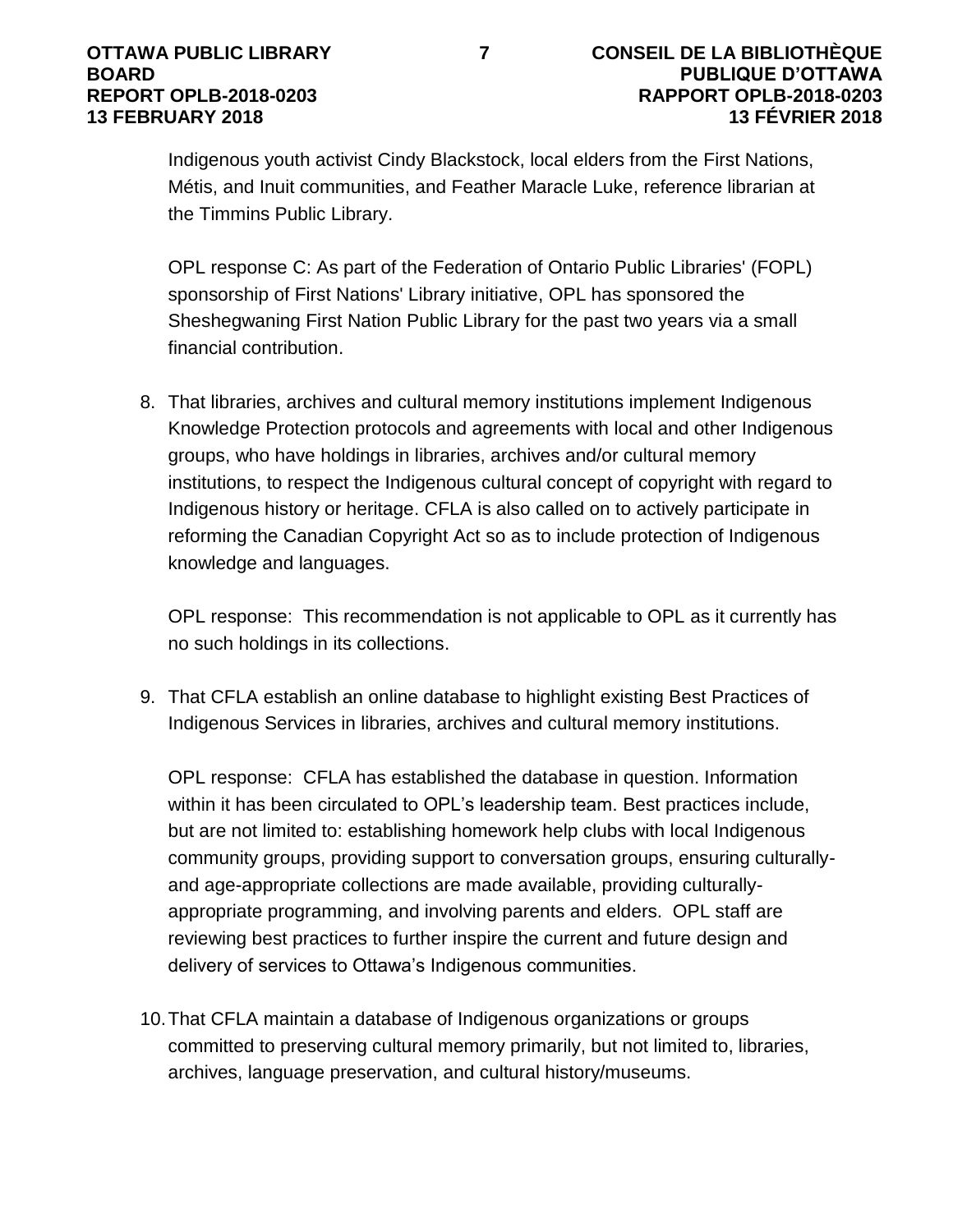OPL response: The CFLA Report includes an online Relationship and Contact database available to all interested. OPL staff consult the database on an asrequired basis as it serves as a useful reference tool in on-going dialogue with Ottawa's Indigenous communities. In addition, OPL also works with members of the Ottawa Aboriginal Coalition, comprising of urban aboriginal service providers.

In summary, OPL has recognized Ottawa's Indigenous communities as key groups and partners. OPL strives to work collaboratively with Indigenous literary artists to plan and deliver meaningful services to the First Nations, Inuit, and Métis communities. The publication of CFLA's Report on the Truth and Reconciliaition's Call to Actions has provided a framework by which staff can validate the work done to date, and acknowledge that the road to reconciliation is a journey with opportunities to reframe service design and delivery.

## **CONSULTATION**

Representatives of OPL's Aboriginal Working Group, OPL Senior Management, and colleagues in Community and Social Services of the City of Ottawa, who manage the Aboriginal Working Committee portfolio, were consulted in developing this report. In addition, consultation with Indigenous communities will be included on specific projects and services on a go-forward basis.

## **LEGAL IMPLICATIONS**

There are no legal implications associated with this report.

# **RISK MANAGEMENT IMPLICATIONS**

There are no risk management implications associated with this report.

## **FINANCIAL IMPLICATIONS**

There are no financial implications associated with this report.

## **ACCESSIBILITY IMPACTS**

There are no accessibility impacts associated with this report.